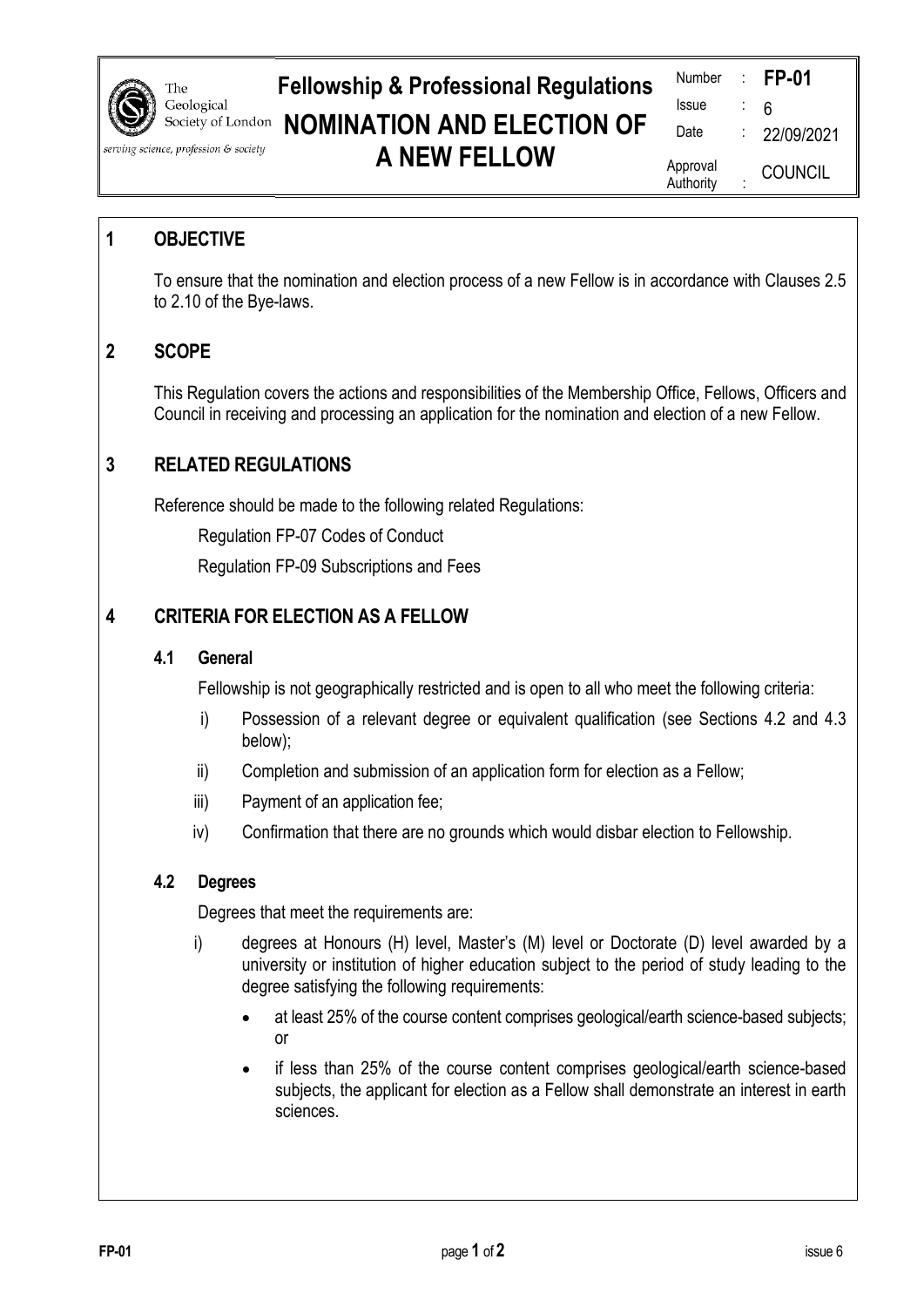

#### **4.3 Equivalent Qualifications**

Applicants who do not meet the requirements for Fellowship that are based on their holding a recognised degree (as defined in Section 4.2 above) may apply to be elected as a Fellow if they have relevant experience in geology or a cognate (closely-related) subject.

Relevant experience should include at least two of the following:

- i) a degree at non-honours level from a university or institution of higher education;
- ii) employment in geology, or within a profession where geology is a core discipline;
- iii) active membership of a geological group or society;
- iv) employment as a secondary school teacher involved in teaching geology;
- v) active involvement in advancing the science or application of geology, such as author of papers published in scientific journals, contributions to published maps or reports or through the discovery and description of new geology such as a new fossil or mineral species.

### **5 PRIVILEGES**

Subject to having paid the annual subscription to the Society, as laid down in the Regulations (Subscriptions), Fellows will be entitled to privileges, which may include:

- i) a subscription to the magazine *Geoscientist*;
- ii) one free Society journal by online access, with the option to subscribe to others at a discounted price;
- iii) free online access to the Book Archive (GSL books published prior to the current plus three prior years). For an additional fee Fellows may subscribe to the Full Book Collection which includes all new and recent GSL online books.
- iv) use of the Geological Society Library;
- v) membership of Regional and Specialist Groups and access to their meetings;
- vi) reduced charges for publications and meeting registration fees; and
- vii) other privileges which may from time-to-time be accorded by Council.

Fellows may attend General Meetings of the Society and may vote. Fellows may propose new Fellows.

#### **6 PROCEDURE**

Applications can be made online from the Society's website or forms can be downloaded. Requirements for applications and the current fees are also available on the website

The Procedure adopted by the Society for processing Applications for Fellowship is given in the Flowchart on the following page

Ordinary General Meetings for the election of Fellows shall normally take place immediately following Council Meetings.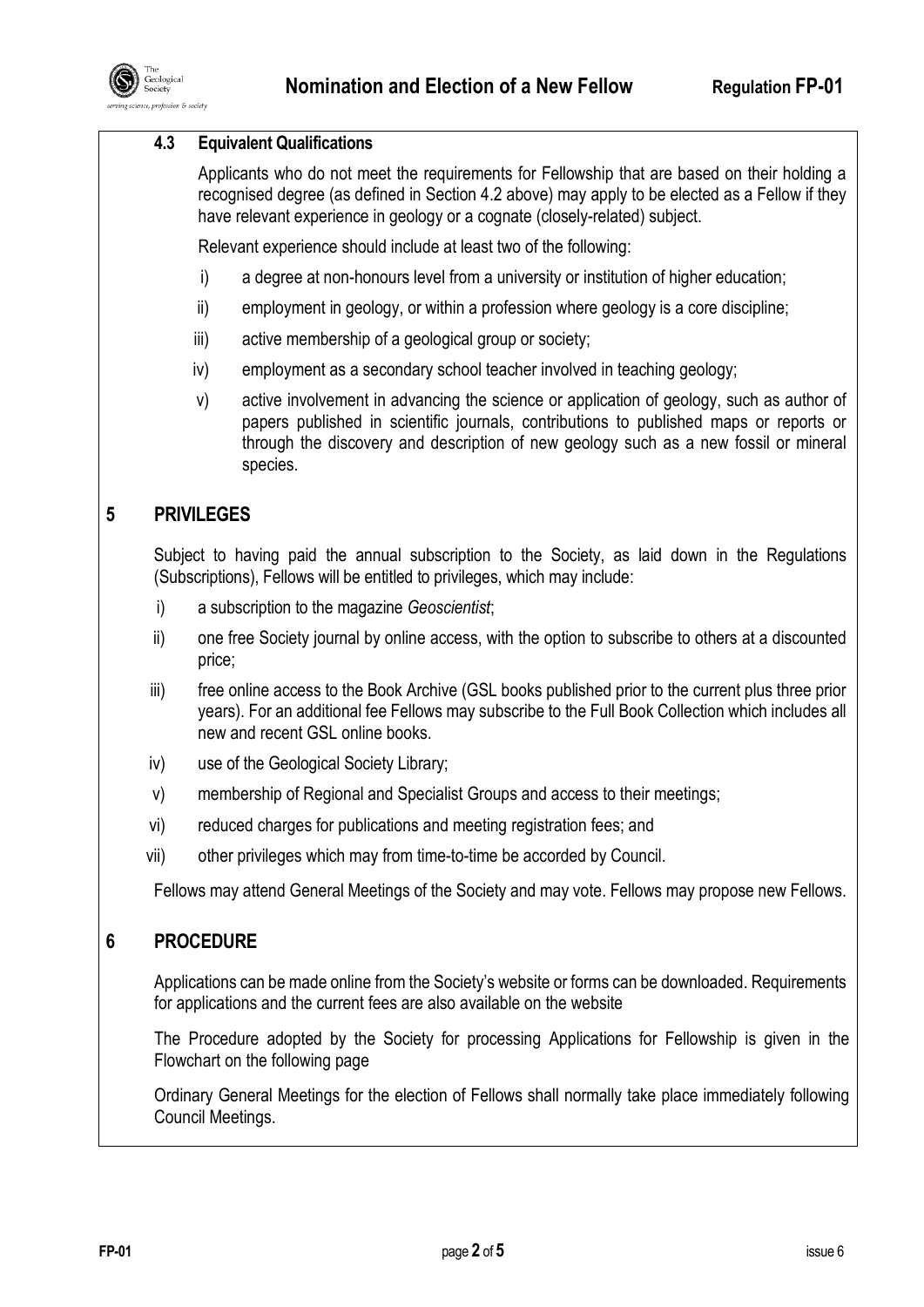

# **Nomination and Election of a New Fellow Regulation FP-01**

# Flowchart for Fellowship Application Procedure FR-01 Annex A



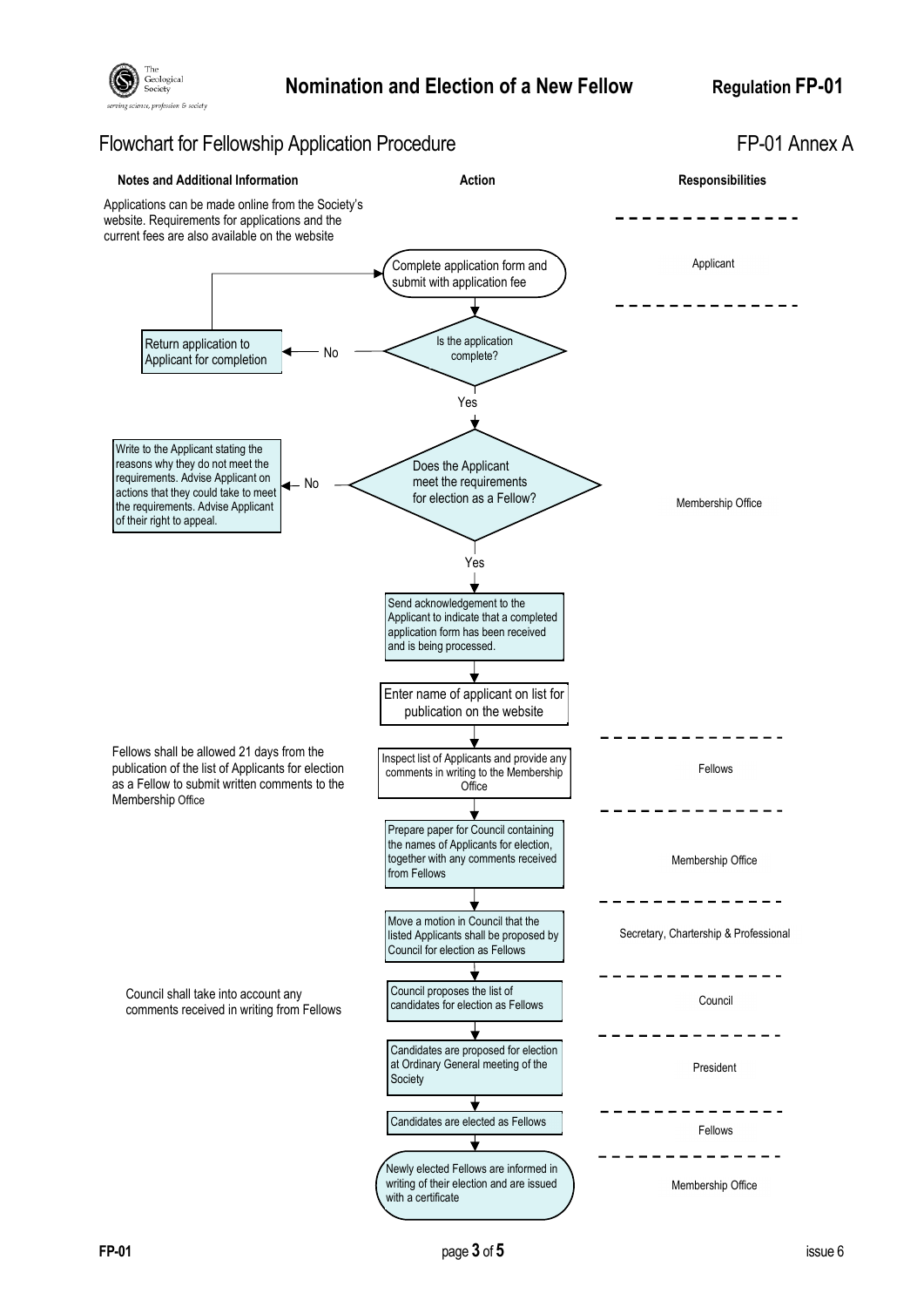

# **7 RECORDS**

The Membership Office shall be responsible for maintaining the following records:

- i) a list of Applicants for election as Fellows as set out in these Regulations. The list shall be published on the Geological Society website;
- ii) application forms received from those (listed in i) above), who have applied for election as Fellows. These forms are to be available for inspection by Fellows, on application to the Membership Office, during the period between posting of the Applicants' names and up to one hour before the Applicants are considered for election as Fellows;
- iii) an up-to-date list of current Fellows of the Society including the date of their election, their address, qualifications, titles (if appropriate) and areas of interest. Data from the Fellowship List shall be placed on the Society's web site.

# **8 REINSTATEMENT OF A FELLOW**

A Fellow who has either resigned or let their Fellowship lapse and has been struck off in accordance with the Society's Regulations or Bye-Laws, must reapply, if eligible, through the same process and procedures as are required of any person wishing to apply for Fellowship.

In exceptional cases, when a Fellow has let their Fellowship lapse, they may be readmitted without the need for re-election on the recommendation of the Executive Secretary and subject to the approval of the Secretary, Chartership and Professional. All exceptions recommended for acceptance or refusal will be reported by the Secretary, to the next meeting of the Professional and Chartership Committee and subsequently to Council. The Professional and Chartership Committee and Council may overturn and reverse any decision taken by the Secretary Chartership and Professional and any fee if paid will be refunded and the applicant informed within 14 days of the Committee's or Council's decision.

# **9 PROPOSERS**

Applicants are normally required to find two proposers who are Fellows of the Society. For Applicants resident overseas and for others who have difficulty in identifying Fellows to act as proposers, Council will act as their proposers.

# **10 REVIEW**

This Regulation will be reviewed at intervals of not more than three years to ensure that it is still current and fit for purpose.

| <b>Regulation FP-01:</b> |                               |                    | <b>Revision History and Triennial Review</b>                                                                                                                                                                                                                                                                                                                                                                                                                                       |  |
|--------------------------|-------------------------------|--------------------|------------------------------------------------------------------------------------------------------------------------------------------------------------------------------------------------------------------------------------------------------------------------------------------------------------------------------------------------------------------------------------------------------------------------------------------------------------------------------------|--|
|                          | <b>Issue Nr Revision Date</b> | <b>Review Date</b> | <b>Revision / Review Outcome</b>                                                                                                                                                                                                                                                                                                                                                                                                                                                   |  |
|                          |                               |                    | <b>Initial Issue</b>                                                                                                                                                                                                                                                                                                                                                                                                                                                               |  |
|                          |                               |                    | Requirement for sponsors removed. Titles of committees changed (to remove references<br>to F&V). Wording regarding period of study revised to avoid conflicts with age<br>discrimination. Clarification added to indicate that main route to Fellowship is for<br>graduates. Issues of 'equivalence' for non-graduates revised and clarified. Privileges<br>updated. Statement added that Ordinary General Meetings normally take place<br>immediately following Council Meetings. |  |
|                          |                               |                    | Revised version approved by Council 27/11/13 – but place these where??                                                                                                                                                                                                                                                                                                                                                                                                             |  |